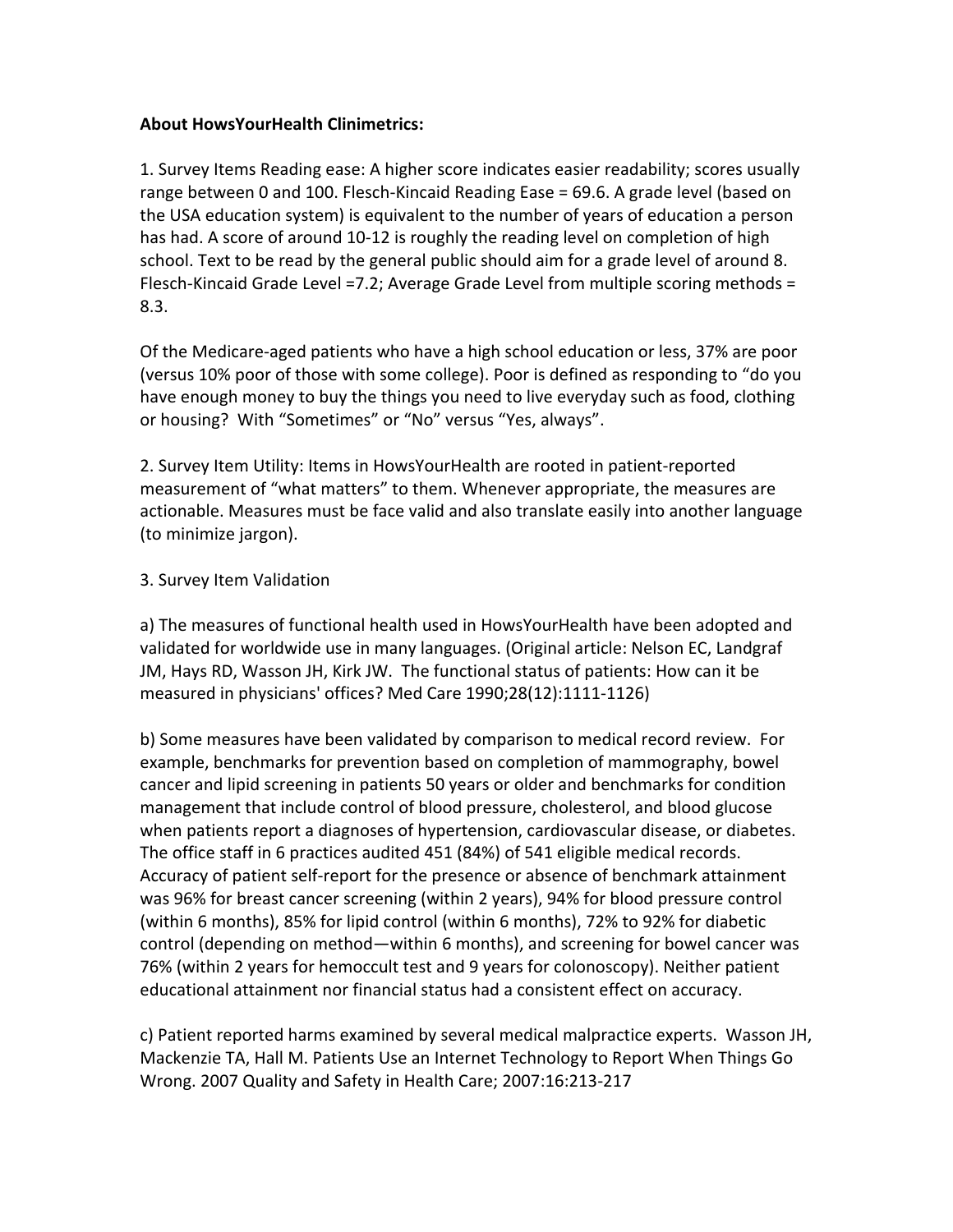d) Patient reported medication problems examined by a geriatrician and a clinical pharmacologist independently and in a blinded way. The reviewers agreed that the risk of an adverse clinical side-effects from the medications were several times higher in those patients who said "yes" and "maybe" than in those who reported "no." (Annual Review of Gerontology and Geriatrics,  $1992$ ;(12)109-125) Of those who said that their medication were not causing illness, test-retest agreement was 95% (of 2276 responses); for those who reported "yes" or "maybe" that their medications were causing illness agreement was 87% (of 549). A kappa statistic of agreement was 0.80 (very good).

e) Comparison of single items for care quality with multi-item CAHPS multi-item measures.

Over three years items from CAHPS have been randomly distributed to HowsYourHealth respondents in four "bundles" (to reduce respondent burden). There are more than 6000 respondents per CAHPS bundle. The CAHPS items that look most like those in HowsYourHealth seem to define attributes consistent with the intent of each listed HowsYourHealth domain: access, efficiency, continuity and information. In clinimetric terms, the correlations between the HowsYourHealth domains and the "look like" CAHPS items are higher ( $r = 0.4$ -0.5: convergent validity) than those in the "least look like" group ( $r = 0.03$ -0.21; discriminant validity).

| <b>HowsYourHealth Items</b>   | <b>Looks Most Like in CAHPS</b>          | <b>Looks Least Like in CAHPS</b>           |
|-------------------------------|------------------------------------------|--------------------------------------------|
| ACCESS:                       | care you needed right away               | doctor ask you  sad, empty or              |
| How easy is it to get         |                                          | depressed?                                 |
| medical care when you         | get appointment as soon as you           | doctor talk aboutthings that worry your    |
| need it?                      | thought you needed                       | or cause stress?                           |
|                               | phone answer to medical question as      | doctor talk about healthy diet and eating  |
|                               | soon as needed                           | habits?                                    |
| EFFICIENCY:                   | how often did you see your regular       | doctor ask you  sad, empty or              |
| When you visit your           | doctor within 15 minutes of your         | depressed?                                 |
| doctor's office, how often is | appointment time?                        |                                            |
| it well organized and does    | how often did your doctor spend          | doctor talk aboutthings that worry your    |
| not waste your time?          | enough time with you?                    | or cause stress?                           |
|                               | were clerks and receptionists as         | doctor talk about healthy diet and eating  |
|                               | helpful as you thought they should be?   | habits?                                    |
| CONTINUITY:                   | how often did your regular doctor seem   | did your regular doctor tell you there was |
| Do you have one person        | to know the important information about  | more than one choice for your treatment or |
| you think of as your          | your medical history?                    | health care?                               |
| personal doctor or nurse?     | how often did your doctor spend          | did your regular doctor ask you which      |
|                               | enough time with you?                    | choice was best for you?                   |
|                               | how often did your regular doctor show   | doctor ask you  sad, empty or              |
|                               | respect for what you had to say?         | depressed?                                 |
| <b>CHRONIC DISEASE</b>        | how often did your regular doctor        | doctor talk aboutthings that worry your    |
| <b>INFORMATION:</b>           | explain things in a way that was easy to | or cause stress?                           |
| In general, how would you     | understand?                              |                                            |
| rate the information or       | how often did your doctor spend          | doctor ask you  sad, empty or              |
| doctor or nurse gave you      | enough time with you?                    | depressed?                                 |
| about these problems?         | how often did your regular doctor seem   | doctor give help you needed to make        |
|                               | to know the important information about  | changes to prevent illness?                |
|                               | your medical history?                    |                                            |